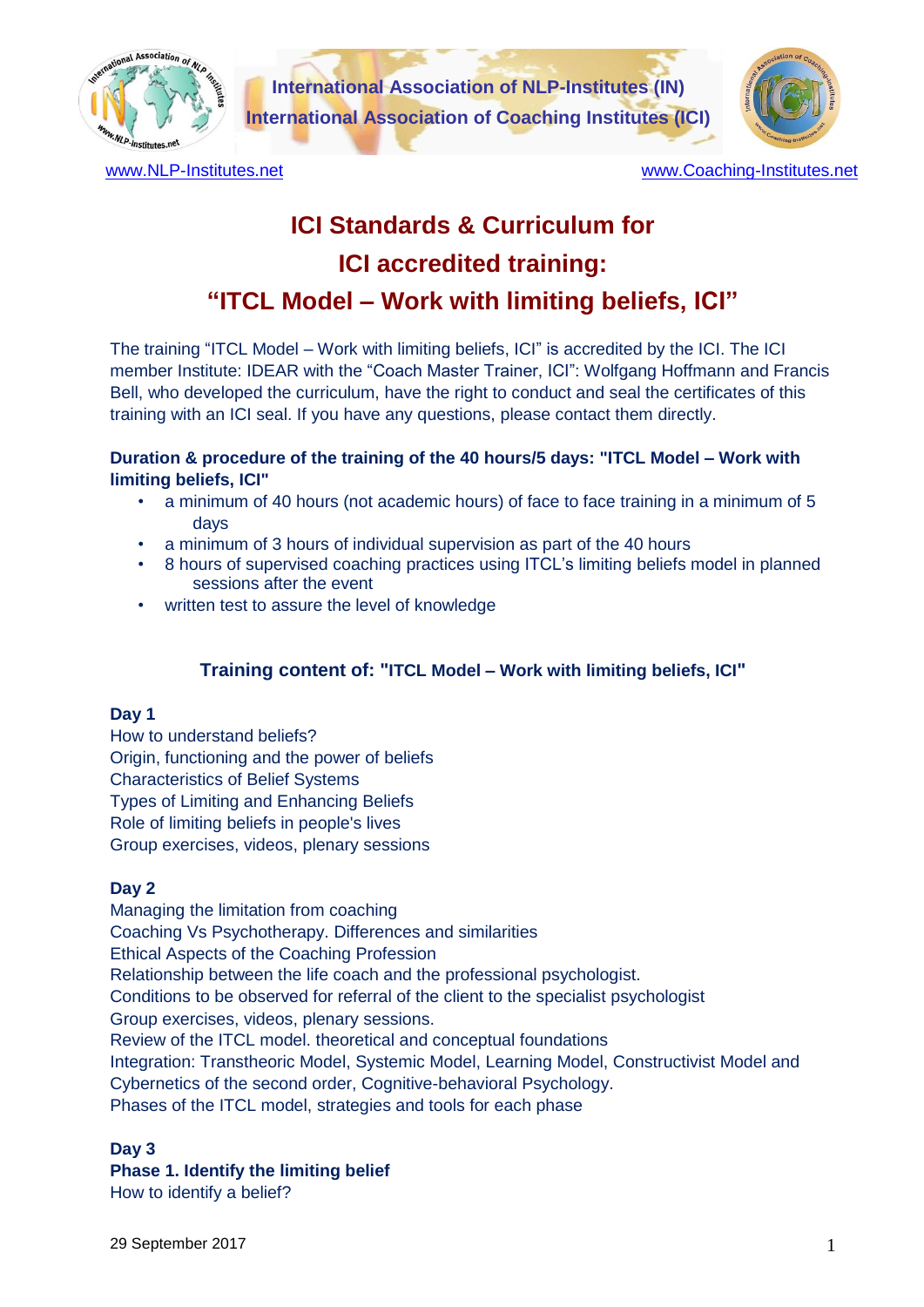

**International Association of NLP-Institutes (IN) International Association of Coaching Institutes (ICI)**



[www.NLP-Institutes.net](http://www.nlp-institutes.net/) example and [www.Coaching-Institutes.net](http://www.coaching-institutes.net/)

Access doors Conditions for creating awareness Guided exercises in couples and groups **Phase 2. Create Conditions** Dissociation Strategy. For what? Psychological processes to be taken into account in phase 2 Conditions of human change process The decisional balance Key tools and strategies within the phase Guided exercises in couples and groups

# **Day 4**

### **Phase 3. Restructuring**

The differentiation between representation, reality and self Develop emotional differentiation Develop the ability to distance and reflect on your experience and experience Re-design of meaning and responses Tasks for the client in this phase Guided exercises in couples and groups

# **Day 5**

#### **Phase 4. Strengthening**

Work with key belief factors Tools of work in the deepening of the work of change Customer autonomy. Positive Reinforcement Tasks and Strategies Modeling by the facilitator in the management of the model and the different techniques Advanced Tools Neuro coaching. Technique of the "Decomposition of Belief" Identification of the NET of limiting beliefs Observation of coaching sessions and feedback

#### **Description of the program**

It is a professional training program for certified coaches, but because of the characteristics of training, methodological strategies and technical information can be used by psychologists, therapists, NLP professionals, educators, etc. The formation is conceptually and methodologically based on Wolfgang Hoffmann's book "Limiting Beliefs" model ITCL

# **General AIM**

Provide certified coaches and support professionals with a specialized framework to identify and transform limiting beliefs within the methodology of coaching.

#### **Methodology**

The process of knowledge transfer and learning construction will be carried out through the integration of accelerated learning methodology, learning by doing and collaborative learning.